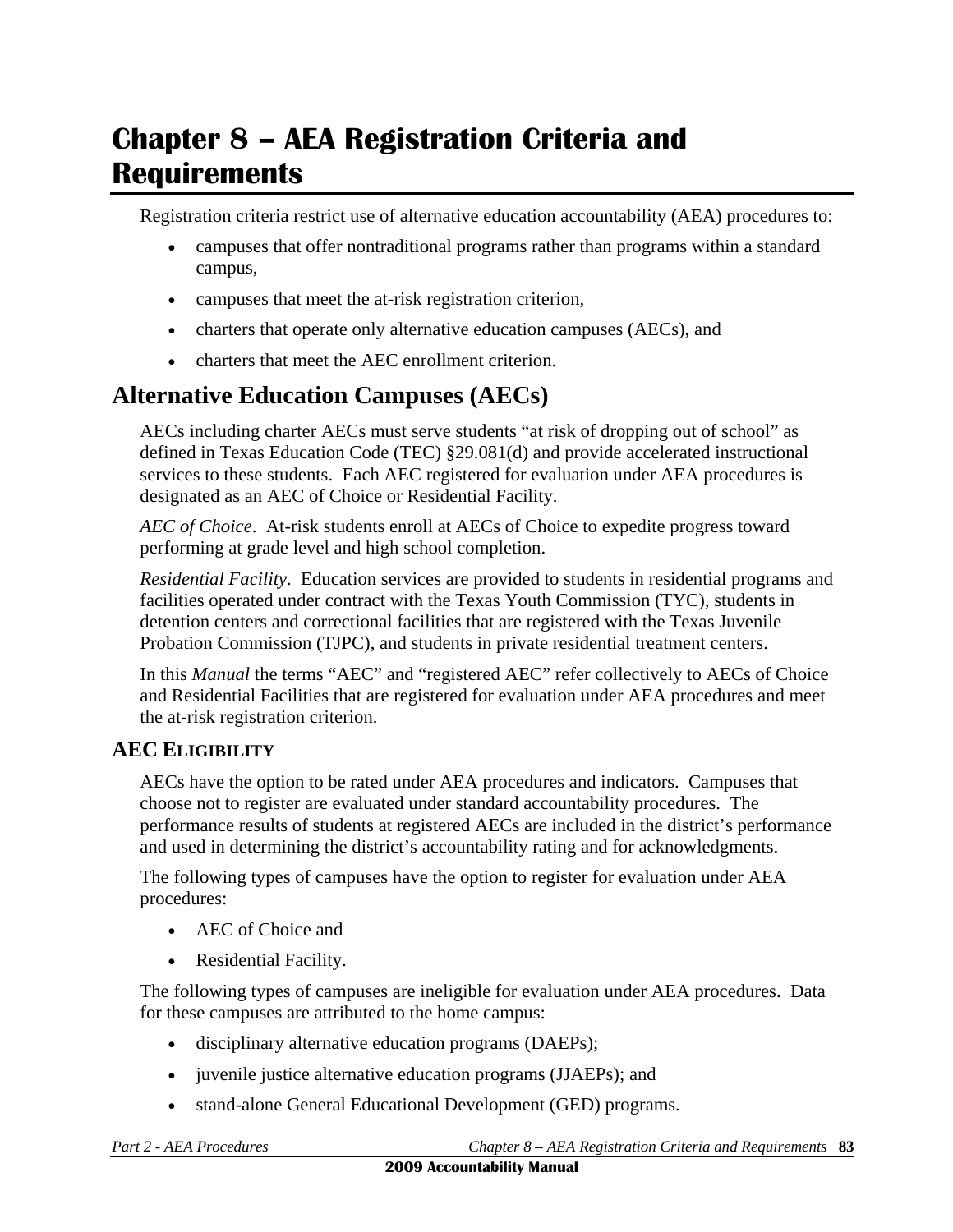See *Chapter 6 – Special Issues and Circumstances* for more information on DAEPs and JJAEPs.

# **AEA CAMPUS REGISTRATION PROCESS**

The AEA campus registration process is conducted online using the Texas Education Agency Secure Environment (TEASE) Accountability website. AECs rated under 2008 AEA procedures were re-registered automatically in 2009. An *AEA Campus Rescission Form* was required from AECs not wishing to remain registered for AEA. An *AEA Campus Registration Form* was required for each AEC not already on the list of registered AECs that wished to be evaluated under 2008-09 AEA procedures. AECs for which 2008 AEA registration was rescinded due to not meeting the at-risk registration criterion were required to submit a *2008- 09 AEA Campus Registration Form* if the AEC wished to request AEA campus registration in 2009. The 2009 registration process occurred September 10 – October 31, 2008. The list of registered AECs is available on the AEA website at http://www.tea.state.tx.us/aea.

## **AEC REGISTRATION CRITERIA**

Ten criteria are required for campuses to be registered for AEA. However, the requirements in criteria (6)-(10) may not apply to charter campuses (depending on the terms of the charter) or for community-based dropout recovery campuses established in accordance with TEC §29.081(e). The requirements in criterion (9) apply to Residential Facilities only if students are placed in the facility by the district.

- (1) The AEC must have its own county-district-campus (CDC) number to which Public Education Information Management System (PEIMS) data are submitted and test answer documents are coded. A program operated within or supported by another campus does not qualify.
- (2) The AEC must be identified in AskTED (Texas School Directory database) as an alternative campus.
- (3) The AEC must be dedicated to serving "students at risk of dropping out of school" as defined in TEC §29.081(d).
- (4) The AEC must operate on its own campus budget.
- (5) The AEC must offer nontraditional settings and methods of instructional delivery designed to meet the needs of the students served on the AEC.
- (6) The AEC must have an appropriately certified, full-time administrator whose primary duty is the administration of the AEC.
- (7) The AEC must have appropriately certified teachers assigned in all areas including special education, bilingual education, and/or English as a second language (ESL) to serve students eligible for such services.
- (8) The AEC must provide each student the opportunity to attend a 7-hour school day as defined in TEC §25.082(a), according to the needs of each student.
- (9) If the campus serves students with disabilities, the students must be placed at the AEC by their Admission, Review, and Dismissal (ARD) committee.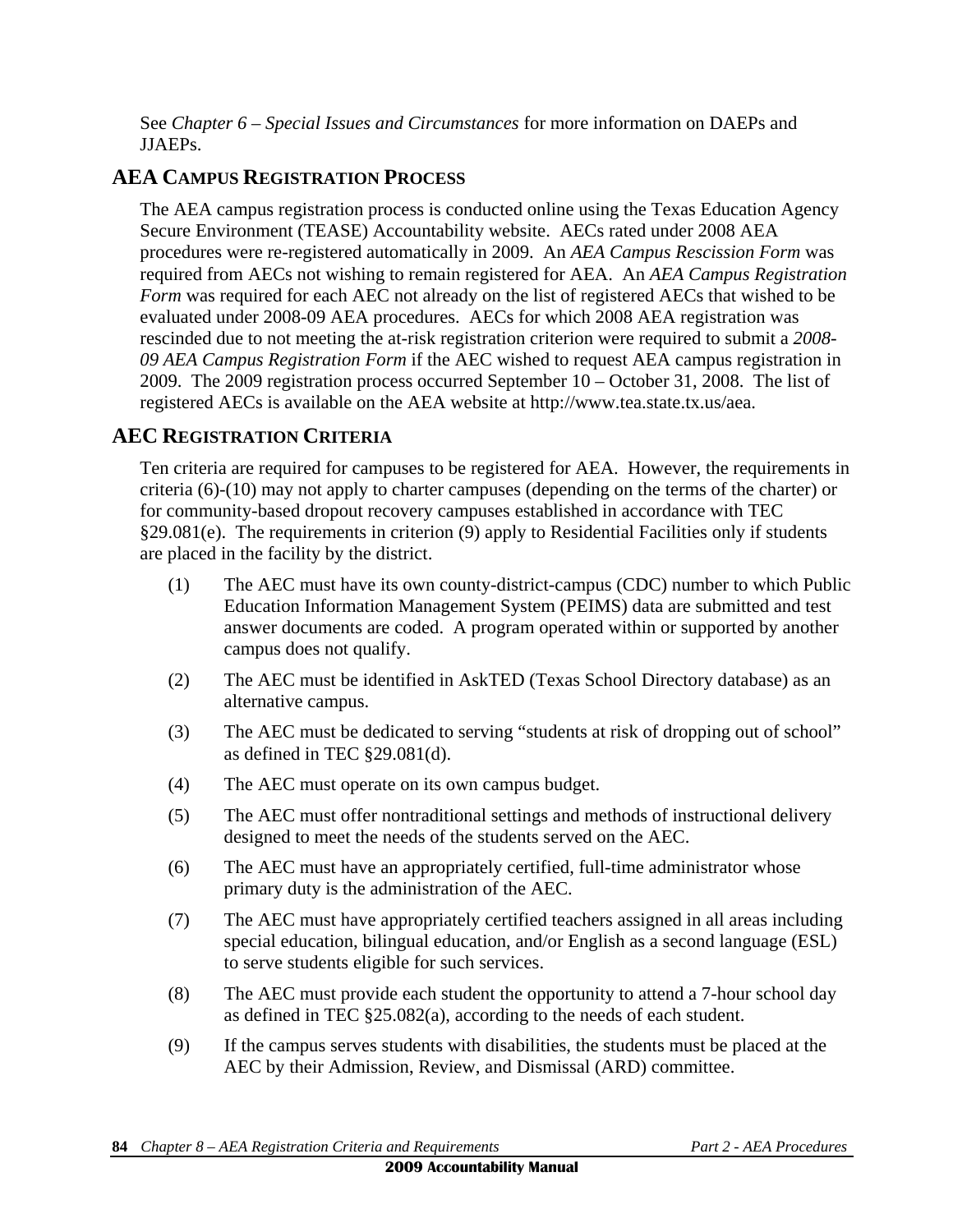(10) Students with disabilities must receive all services outlined in their current individualized education programs (IEPs). Limited English proficient (LEP) students must receive all services outlined by the language proficiency assessment committee (LPAC). Students with disabilities and LEP students must be served by appropriately certified teachers.

## **AT-RISK REGISTRATION CRITERION**

An at-risk registration criterion was implemented under 2006 AEA procedures. Each registered AEC must have a minimum percentage of at-risk students enrolled on the AEC verified through current-year PEIMS fall enrollment data in order to remain registered and be evaluated under AEA procedures. The at-risk criterion began at 65% in 2006 and increased by five percentage points annually until it reached 75% in 2008, where it is expected to remain.

An at-risk registration criterion accomplishes two goals. It restricts use of AEA procedures to AECs that serve large populations of at-risk students and enhances at-risk data quality.

The following safeguards are incorporated for AECs not meeting the at-risk registration criterion.

*Prior-Year PEIMS At-Risk Data Safeguard.* If a registered AEC does not meet the at-risk criterion in the current year, then it remains under AEA if the AEC meets the at-risk criterion in the prior year. For example, an AEC with an at-risk enrollment below 75% in 2009 and at least 75% in 2008 remains registered in 2009.

*New Campus Safeguard.* If a new campus is registered for evaluation under AEA procedures, then the AEC is not required to meet the at-risk criterion in its first year of operation. This safeguard provides an accommodation for new campuses with no prior-year data.

Due to timing between AEC registration, PEIMS fall enrollment submission, and PEIMS fall data availability in the spring, the at-risk registration criterion cannot be applied until April. The 2009 AEA campus registration is rescinded for AECs not meeting the at-risk registration criterion or utilizing the safeguards. As a result, the AEC does not qualify for evaluation under AEA procedures and will receive a 2009 rating under standard accountability procedures. The AECs that shifted from AEA to standard accountability received a letter from TEA in May to notify them that the AEC would be evaluated under the standard accountability procedures.

The final list of 2009 registered AECs was posted on the TEASE Accountability and public AEA websites in May 2009. Additionally, an email was sent to all superintendents when the list was available.

The at-risk registration criterion will be evaluated annually to determine whether adjustments are necessary.

*Part 2 - AEA Procedures Chapter 8 – AEA Registration Criteria and Requirements* **85**